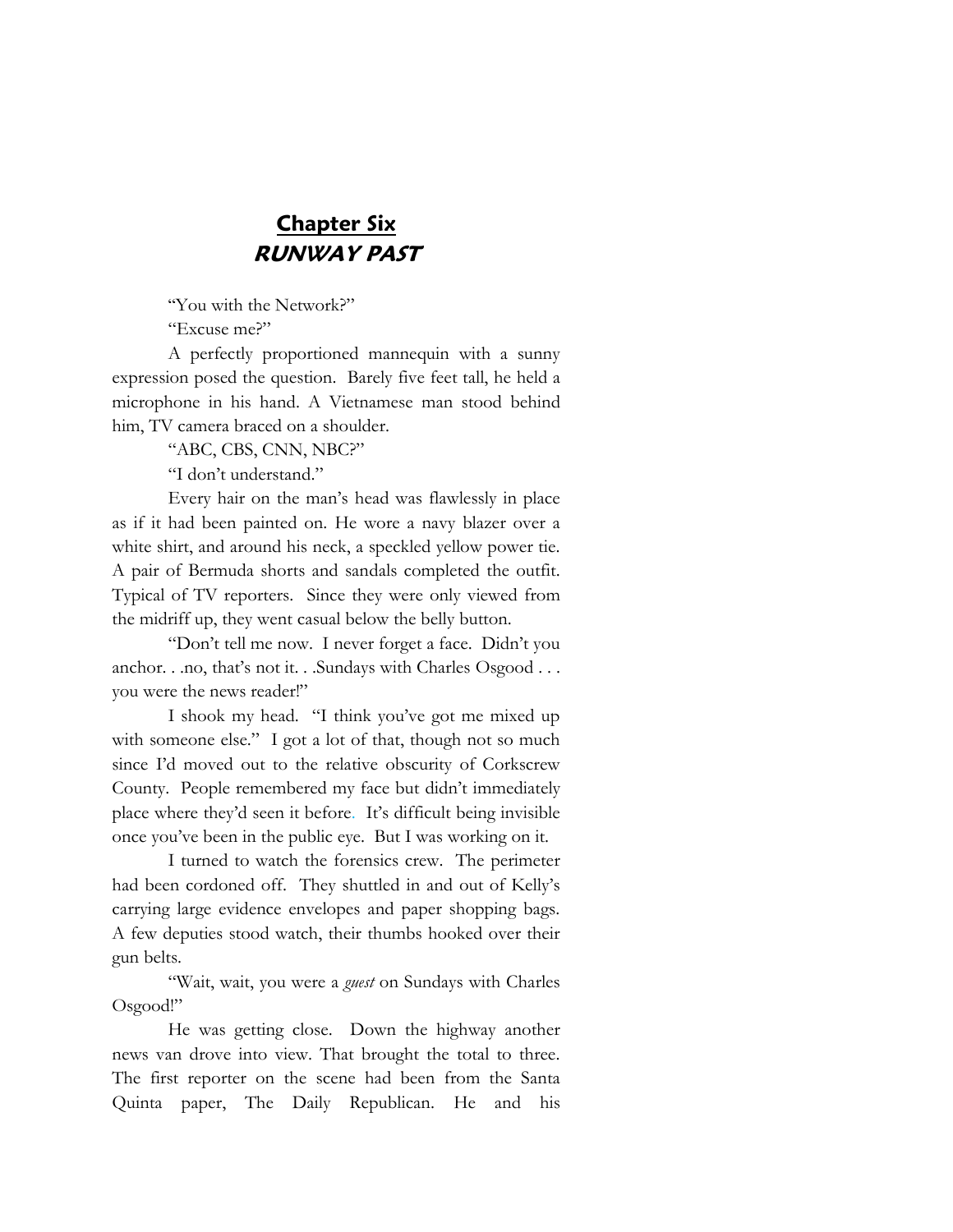photographer pulled in right after the first deputy arrived. It had taken the deputy 15 minutes from the time I dialed 911.

"He was doing a segment on over-the-hill. . .I mean, former models!"

He had me. I had appeared on that show along with a clutch of models, mostly trophy wives set up in small businesses by their CEO husbands or those marketing organic jams from upstate farms with their domestic partners. I'd been the only one still at loose ends, knocking about Europe, aimlessly staying with friends or house sitting, trying to escape the aftermath of more bad publicity, waiting for my case to be heard. That seemed so long ago.

"Lee. . .Leeann. . .that's it!"

He had me. Leeann had been my mononym on the billboards, fashion pages, and runways.

"The glasses threw me. Marty, Marty Steele, KSQU TV News." He held out his hand for me to shake. "So, what are you doing here? Are you covering this for CBS?"

"No, I'm not with the Network." I turned to address him. When ignoring attention doesn't work, surrender and charm.

"Wow, I can't believe it, Leeann. Who are you working for?"

I was about to deny any affiliation but perversity is a small pleasure I sometimes allow myself. "The Corkscrew County Grapevine."

At first there was a look of incomprehension on his little wooden face, and then an embarrassed flush colored the grain under the layer of makeup. He choked out, "You're joking. . .right?"

I'd had my fun. "No, I'm not joking, but I'm not here as a reporter. I found the body and called it in."

"That's a relief. For a minute, I thought The Grapevine had beaten us to a story. I mean, no offense, but JJ's paper isn't much more than a throw-away advertiser."

"None taken." I gave him a one-sun smile. He basked in its glow. "Technically, though, since I am a reporter for The Grapevine, I did beat you to the story, as you put it."

A shadow crossed his face. "What I don't get is why a. . .a famous model like yourself is working for a nothing little rag. I mean, what kind of money can you be making?"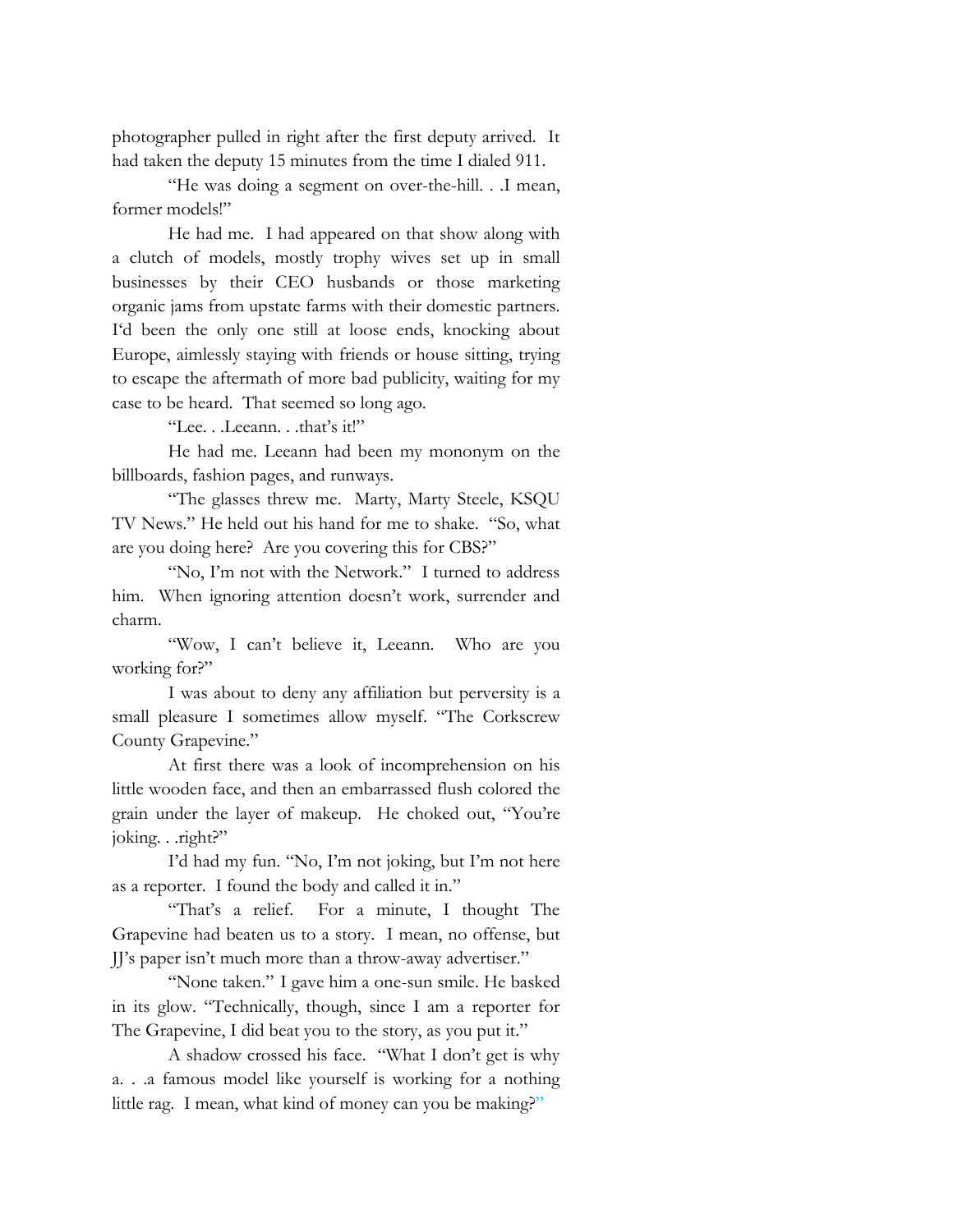"I'm on commission. I sell ads as well as write for the paper." I was exaggerating a little. My first attempt had been a dismal failure, evidenced by the annoying beep of the coroner's van backing up to the front of the resort.

He looked surprised. "That can't be much."

"I get by." My finances and my sex life are two things I don't discuss with total strangers. He didn't need to know that my parents had wisely insisted, at the height of my career, that I start a retirement fund and now, in my later years, it allowed me to pay utilities, buy food, keep the Volvo running, and occasionally splurge on a really expensive pair of shoes. My career had ended in my late 20's. Designers were looking for less developed body types. Then there was my illadvised return as a runway model on the Euro-trash circuit in my mid 30's. My step-dad had left me his summer cabin just outside of Timberton. That was how I ended up in Corkscrew County where I was trying to live a low stress, low calorie, low tech, low profile existence.

"Well, this *is* news! International fashion model discovers gruesome murder while reporting for obscure country journal!" His face lit up like a cheap paper lantern.

"Please don't." I gave him two suns. It didn't seem to faze him. The story he'd report on the evening news had more dazzle, human interest plus crime and punishment. It had Network news potential. His cheeks grew rigid imagining himself on camera nationwide. "Seriously. I hope you'll be discreet." Three suns followed by a plaintive yet seductive look.

'But. . ."

"Look, let me be honest with you. I don't need the past dredged up. I mean, it's not exactly pretty...."

"Something about a fire. At a villa. . . outside of Paris? I seem to remember. . . that was pretty. . . ."

". . .bad, yes, I know. That was an accident, as I'm sure you know." I sighed, not solely for effect. "Unfortunately, the focus tends to be on these unpleasant things and they get blown way out of proportion." I got an understanding nod.

"Wasn't there that thing with the sheik. . . ?

 He was obviously familiar with my dossier and my spate of bad luck, but then they were the things that made the biggest splash on the entertainment news. *Party girl fashion*